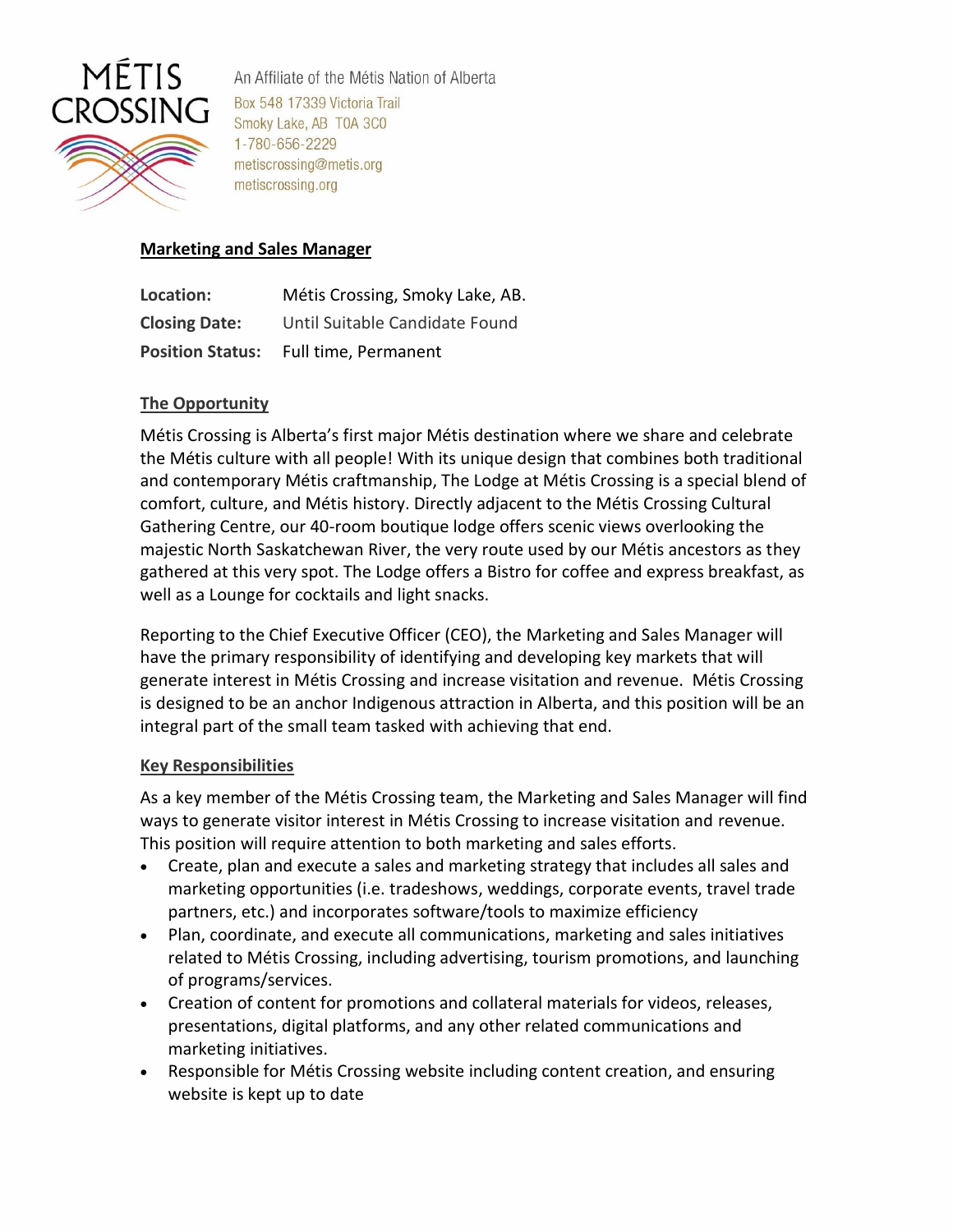- Plan, creation of content and manage Social Media/SEO strategy including reputation management
- Liaise with industry and regional partners to build long lasting relationships.
- Proactively build and promote healthy, long-lasting customer relationships, including an understanding of current and potential future customers needs.
- Develop plans for researching, evaluating/analysing, and reporting on various initiatives.
- Ongoing analysis of data to create reports that guide decision making

# **Skills & Competencies**

- Knowledge of Métis history, culture and communities
- Knowledge of Métis traditional skills
- Public engagement and presentation skills
- Project planning and implementation.
- Competency to identify, develop, and execute initiatives and messages to different audiences. Ability to assess options and implications, engage different perspectives, and create strategic solutions for communications challenges.
- Critical thinking skills
- Technical skills and experience with Adobe Creative Suite, WordPress, Hootsuite, and various social media platforms.
- Able to manage multiple priorities and project deadlines.
- Experience with event photography.
- Excellent written, oral, presentation, and report writing skills
- Excellent budgeting abilities

# **Qualifications**

- Post-secondary tourism, marketing or sales related education.
- Minimum 5 years of related experience

# **Other Requirements**

- Successful candidate must be able to work in Smoky Lake County at Métis Crossing.
- Availability to work a flexible evening and weekend schedule as required.
- Travel within Alberta, and less frequently, out-of-province may also occur, with notice.
- Political sensitivity and ability to deal with confidential information.
- Must have a driver's license as well as an operational vehicle.
- Must be able to obtain a Clear Criminal Record Check with Vulnerable Sector Check.
- Must be able to obtain a Clear Child Intervention Record Check required.

# **What we Offer**